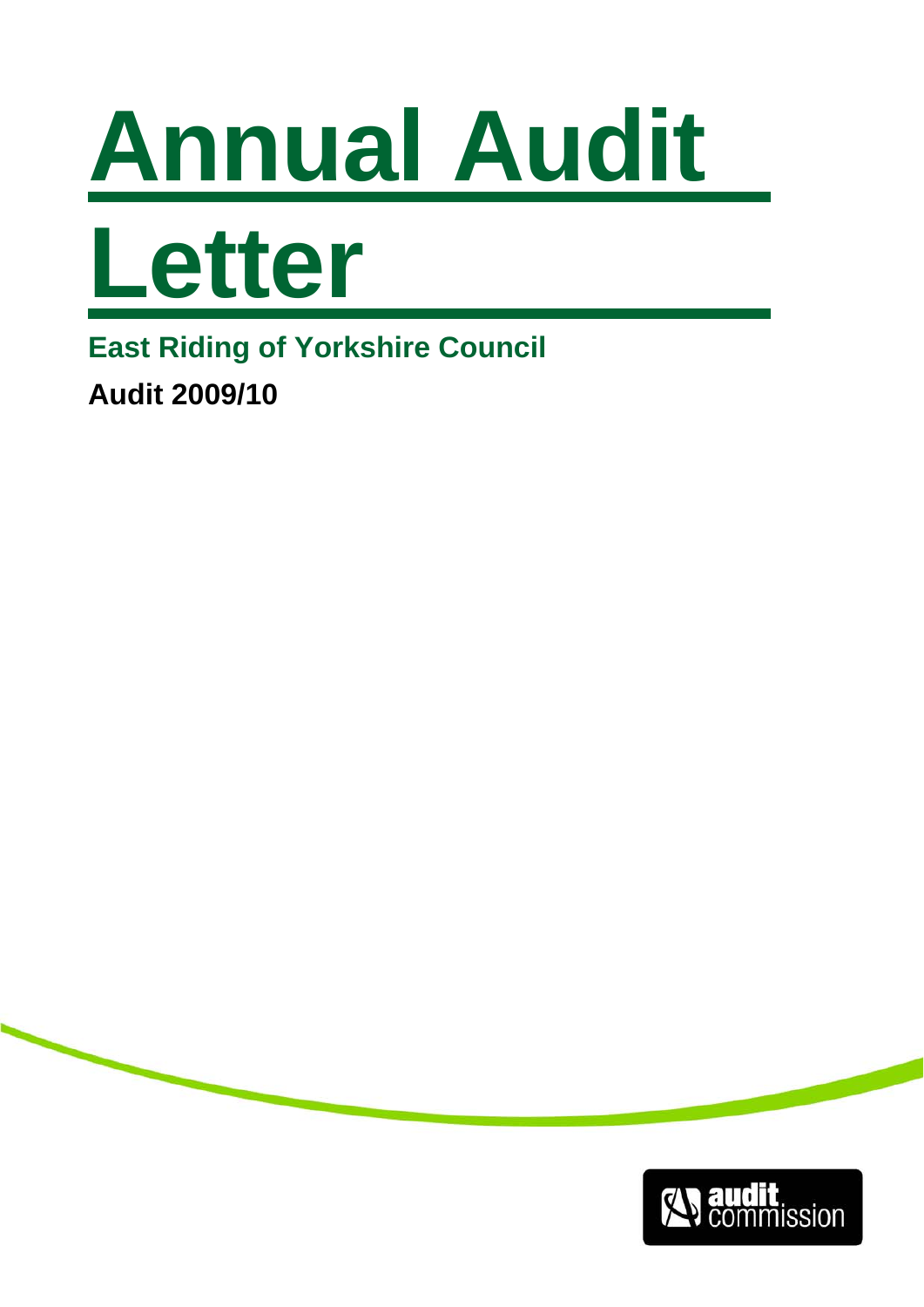**The Audit Commission is an independent watchdog, driving economy, efficiency and effectiveness in local public services to deliver better outcomes for everyone.** 

**Our work across local government, health, housing, community safety and fire and rescue services means that we have a unique perspective. We promote value for money for taxpayers, auditing the £200 billion spent by 11,000 local public bodies.** 

**As a force for improvement, we work in partnership to assess local public services and make practical recommendations for promoting a better quality of life for local people.**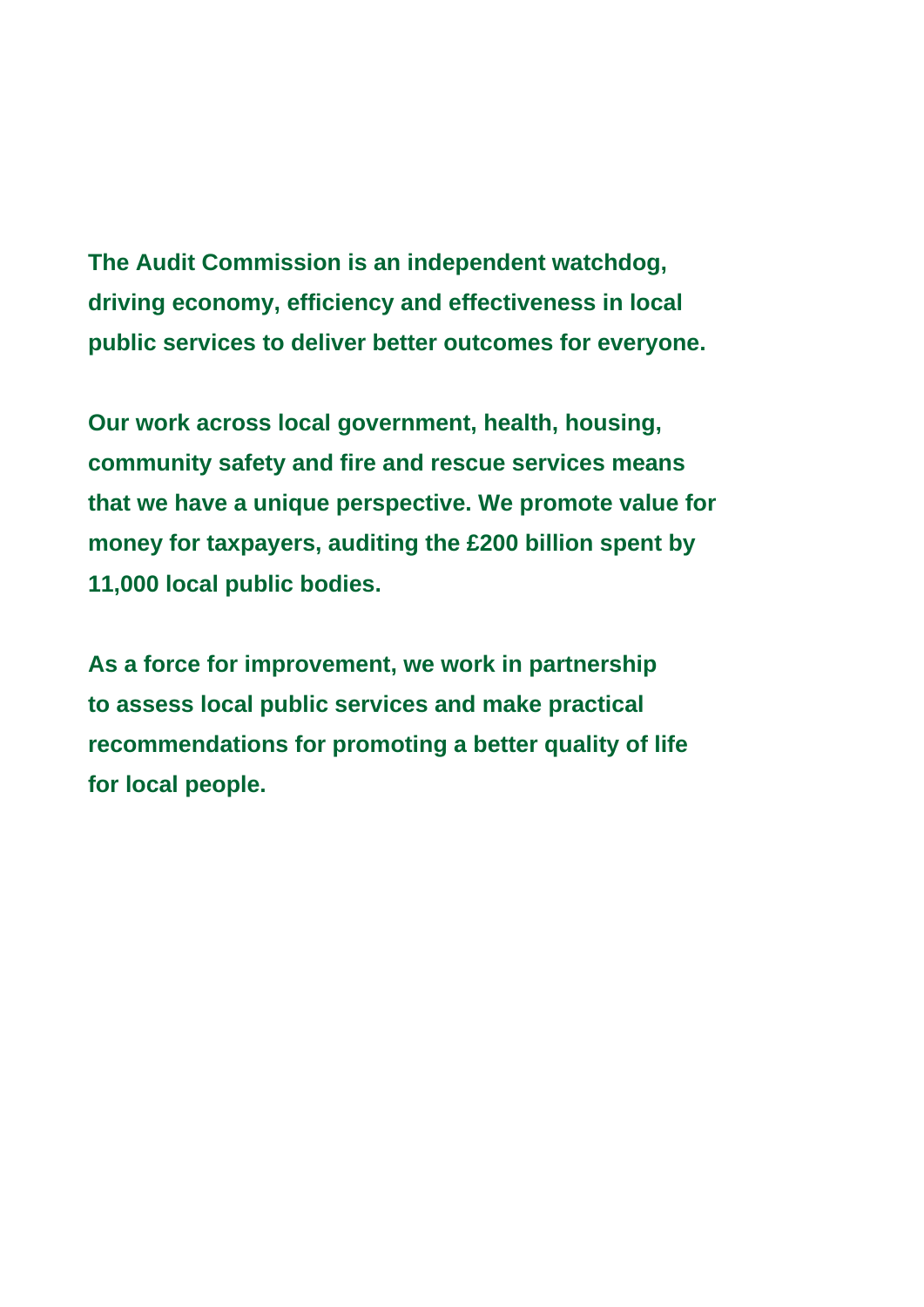# Contents

| Financial statements and annual governance statement  4          |  |
|------------------------------------------------------------------|--|
|                                                                  |  |
|                                                                  |  |
|                                                                  |  |
| Implementing International Financial Reporting Standards (IFRS)4 |  |
|                                                                  |  |
|                                                                  |  |
| Pension Information Flows - North Lincolnshire Council  6        |  |
|                                                                  |  |
|                                                                  |  |
|                                                                  |  |
|                                                                  |  |
|                                                                  |  |
|                                                                  |  |
|                                                                  |  |
|                                                                  |  |
|                                                                  |  |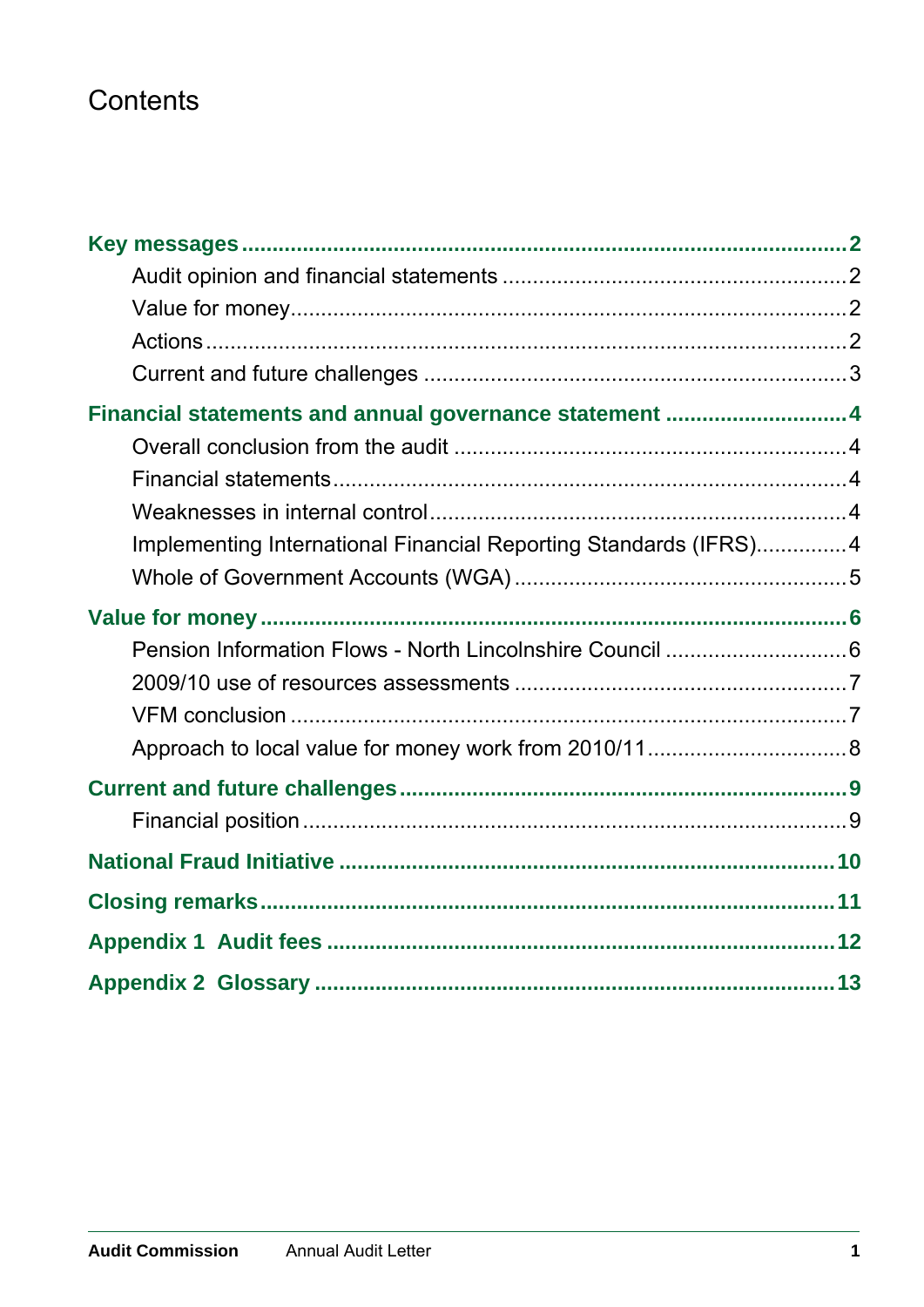# <span id="page-3-0"></span>Key messages

**This report summarises my findings from the 2009/10 audit.** 

**My audit comprises two elements:** 

- **the audit of your financial statements (page 4 to 5); and**
- **my assessment of your arrangements to achieve value for money in your use of resources (pages 6 to 8).**

## **Audit opinion and financial statements**

**1** I issued an unqualified opinion on your 2009/10 financial statements, which included the East Riding Pension Fund.

### **Value for money**

**2** I also issued an unqualified conclusion stating I was satisfied you made proper arrangements to secure economy, efficiency and effectiveness of your use of resources. You continue to make very good progress in dealing with the improvement areas I highlighted in last year's assessment.

**3** Officers have undertaken a comprehensive review of your procurement arrangements and have substantially revised contract procedure rules and associated guidance to address a number of matters I raised relating to the recruitment of an Interim Communications Manager.

## **Actions**

**4** The Audit Committee and, where appropriate, the Pension Fund Committee monitor progress on the recommendations detailed in audit reports issued this year.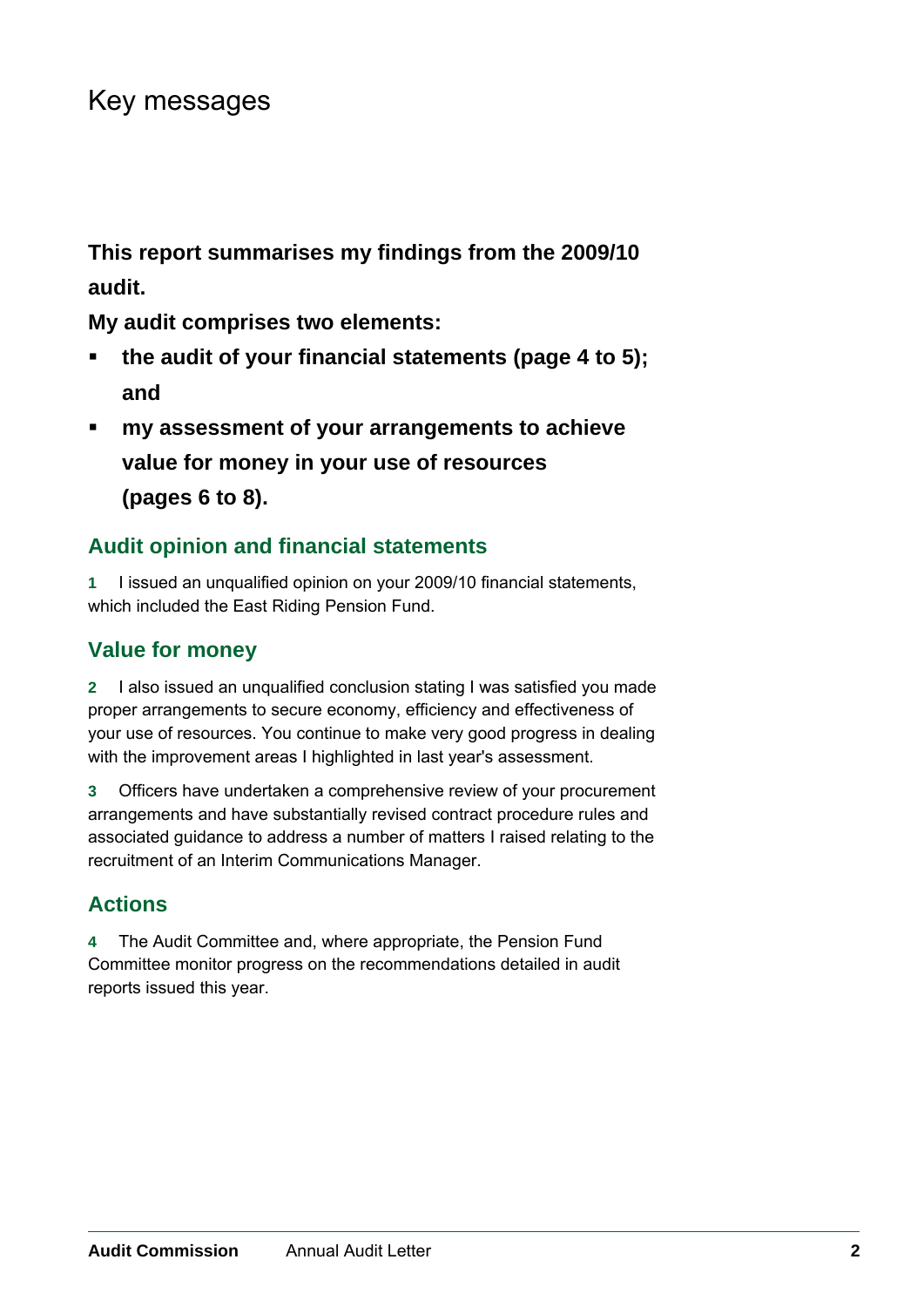### <span id="page-4-0"></span>**Current and future challenges**

**5** The Council has introduced arrangements to assess the impact of expected funding reductions in future years by developing a business transformation programme. Early action has also been taken to identify savings and the introduction of the Efficiency Fund which is intended to ease the burden of the cuts and allow reductions in revenue budgets in a planned way. It too early to assess the impact on services until the detail from the financial settlement is known. I will be reviewing your arrangements as part of my audit next year.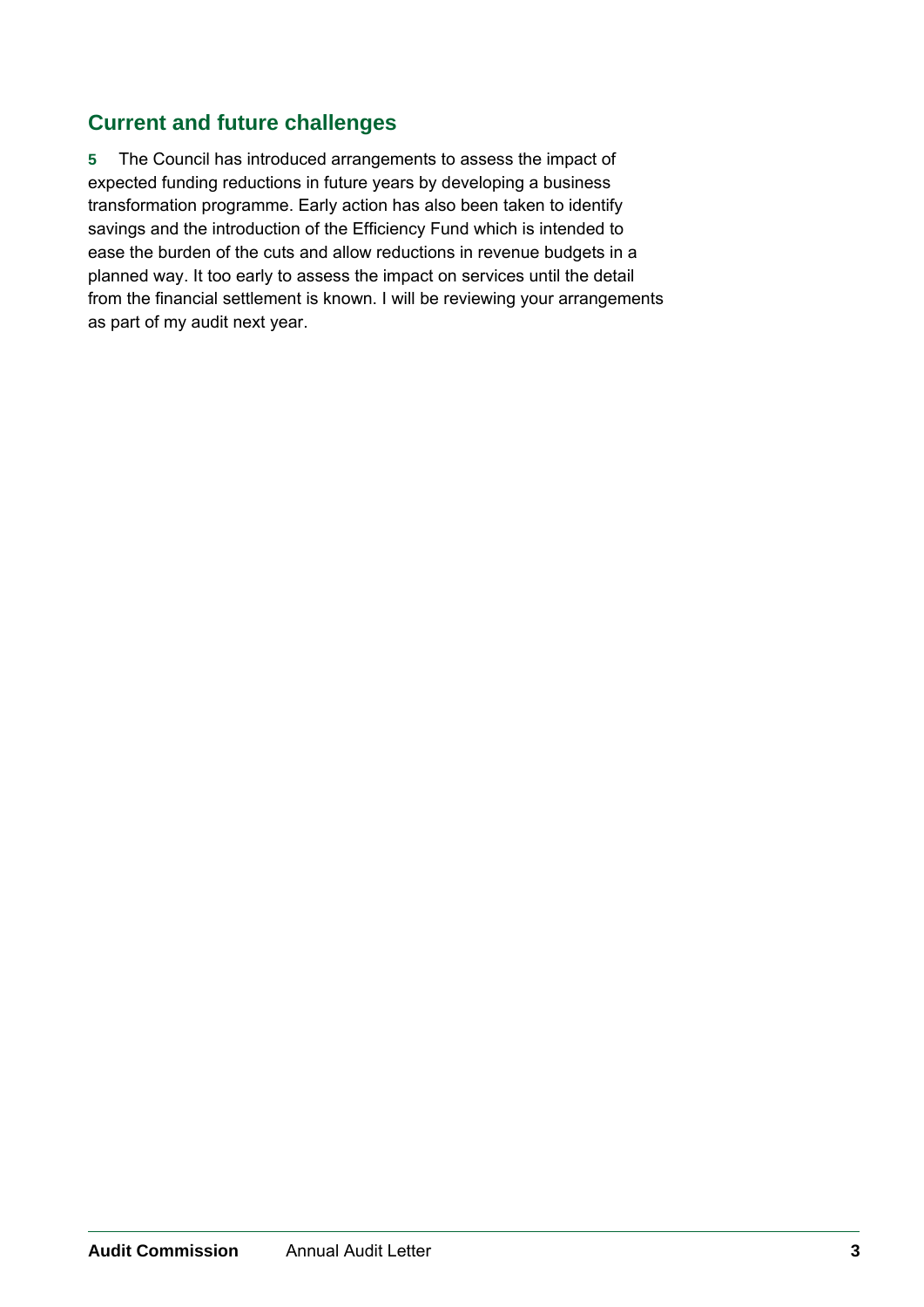## <span id="page-5-0"></span>Financial statements and annual governance statement

**The Council's financial statements and annual governance statement are an important means by which the Council accounts for its stewardship of public funds.** 

### **Overall conclusion from the audit**

**6** I gave an unqualified audit opinion on your financial statements for 2009/10 on 30 September 2010.

### **Financial statements**

**7** You have a good record for producing the Council's annual financial statements. The arrangements for producing East Riding Pension Fund financial statements have improved but a consistent quality assurance process is required.

## **Weaknesses in internal control**

**8** I reported two control weaknesses relating to the Pension fund AXIS system.

- The monthly reconciliation of contributions received for each admitted body was not subject to monthly management scrutiny.
- The monthly reconciliations between AXIS (benefits paid, transfers in and transfers out) and the General Ledger had not been undertaken since January 2009.
- **9** Officers have agreed a course of action to rectify these weaknesses.

### **Implementing International Financial Reporting Standards (IFRS)**

**10** In response to major accounting scandals in the private sector, new accounting rules have been introduced that aim for greater comparability of financial statements internationally and across sectors. Your 2010/11 accounts are to be the first set produced in accordance with the new standards. The Audit Commission has been monitoring preparedness for the introduction of these new rules across the country and your officers are making very good progress.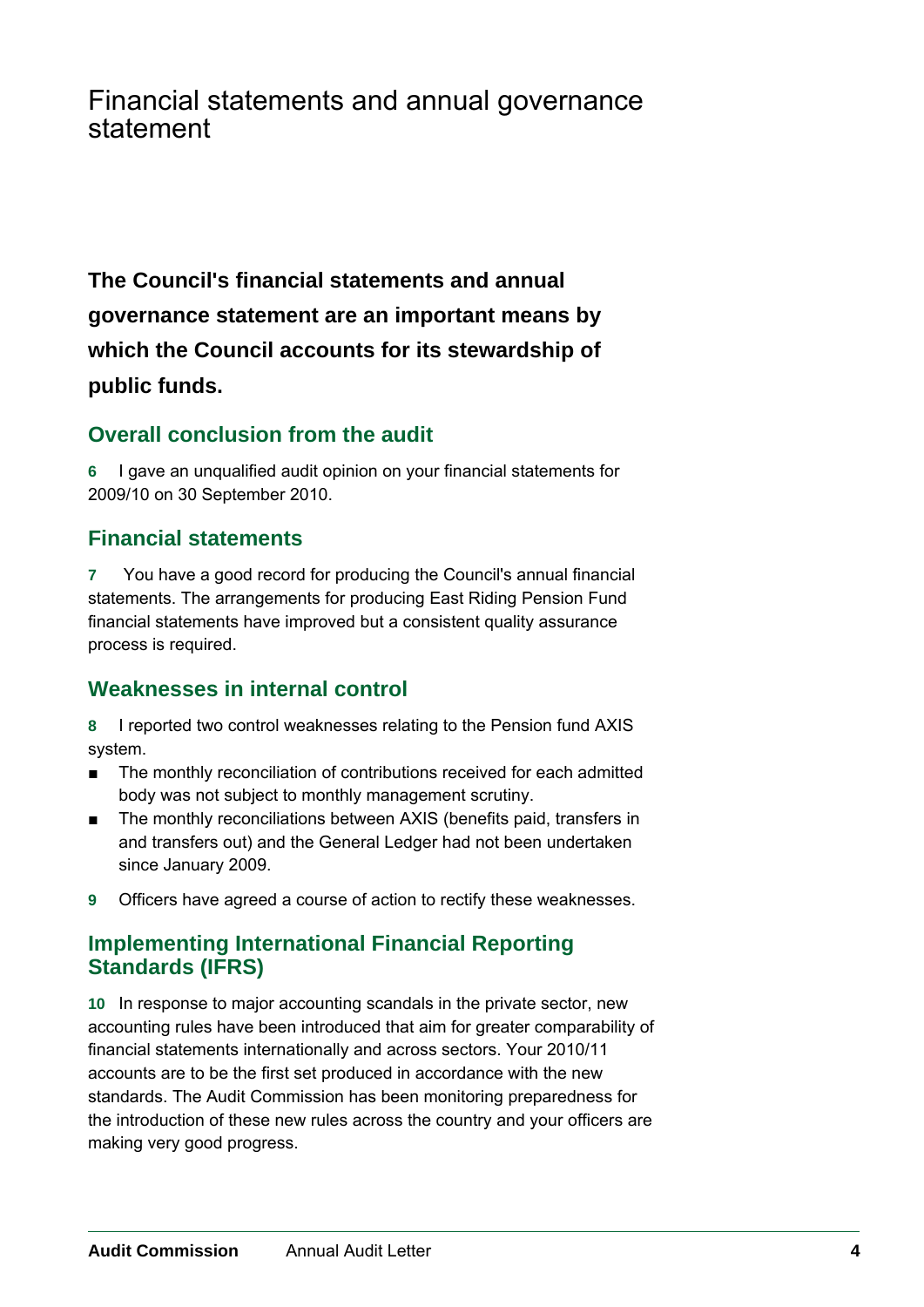## <span id="page-6-0"></span>**Whole of Government Accounts (WGA)**

**11** WGA introduced to ensure that best practice accounting methods are used to construct accounts covering the public sector as a whole. I am required to audit your annual submissions. I am pleased to report that you had good arrangements in place for financial year 2009/10.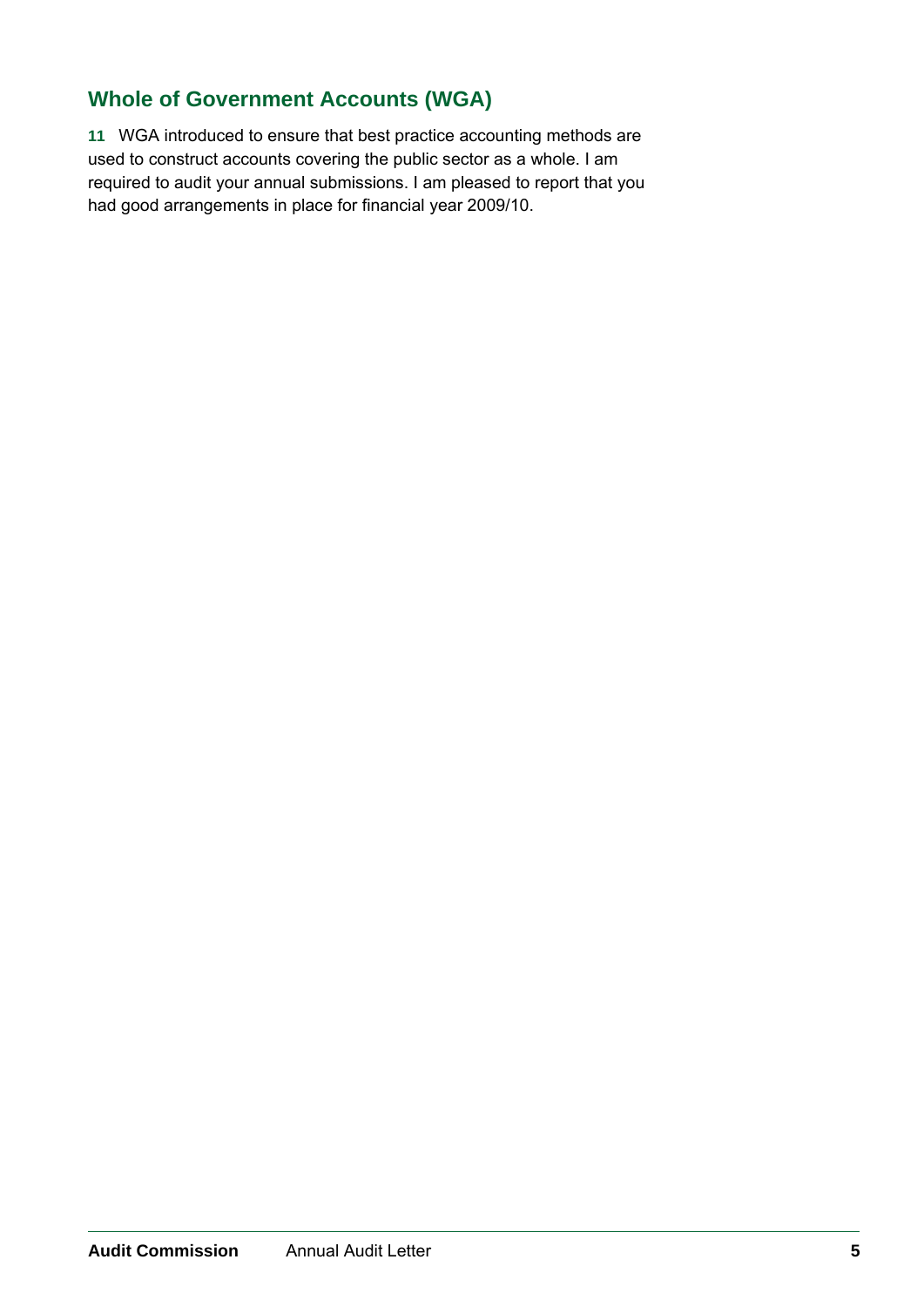# <span id="page-7-0"></span>Value for money

**I considered whether the Council is managing and using its money, time and people to deliver value for money.** 

**I assessed your performance against the criteria specified by the Audit Commission and have reported the outcome as the value for money (VFM) conclusion. This year, I also completed my review of Pension Data Information Flows between the four main contributors: East Riding of Yorkshire; Kingston upon Hull City Council; North East Lincolnshire, and finally North Lincolnshire Council.** 

### **Pension Information Flows - North Lincolnshire Council**

**12** The objective of my review was to review the manual and electronic information flows of employee data between the contributing employer, North Lincolnshire Council, and the administrating authority, East Riding Pension Fund, and to identify ways in which these processes may be improved so as to improve data quality in the pension administration system.

#### **Main conclusions**

**13** East Riding Pension Fund and North Lincolnshire Council staff have an excellent working relationship built up over a number of years. Generally there are fewer queries and issues with North Lincolnshire Council than with any of the other main contributing authorities.

**14** The Pension Fund considers that, of the four main contributing authorities, North Lincolnshire Council provides the most accurate and timely data. This means that there is a low level of queries and no backlog; members base their decisions on good quality information; and members have a good pension experience.

**15** I have identified a few minor areas where further improvements could be made and have agreed an action plan with North Lincolnshire Council and East Riding Pension Fund to help improve pension services for members in the future.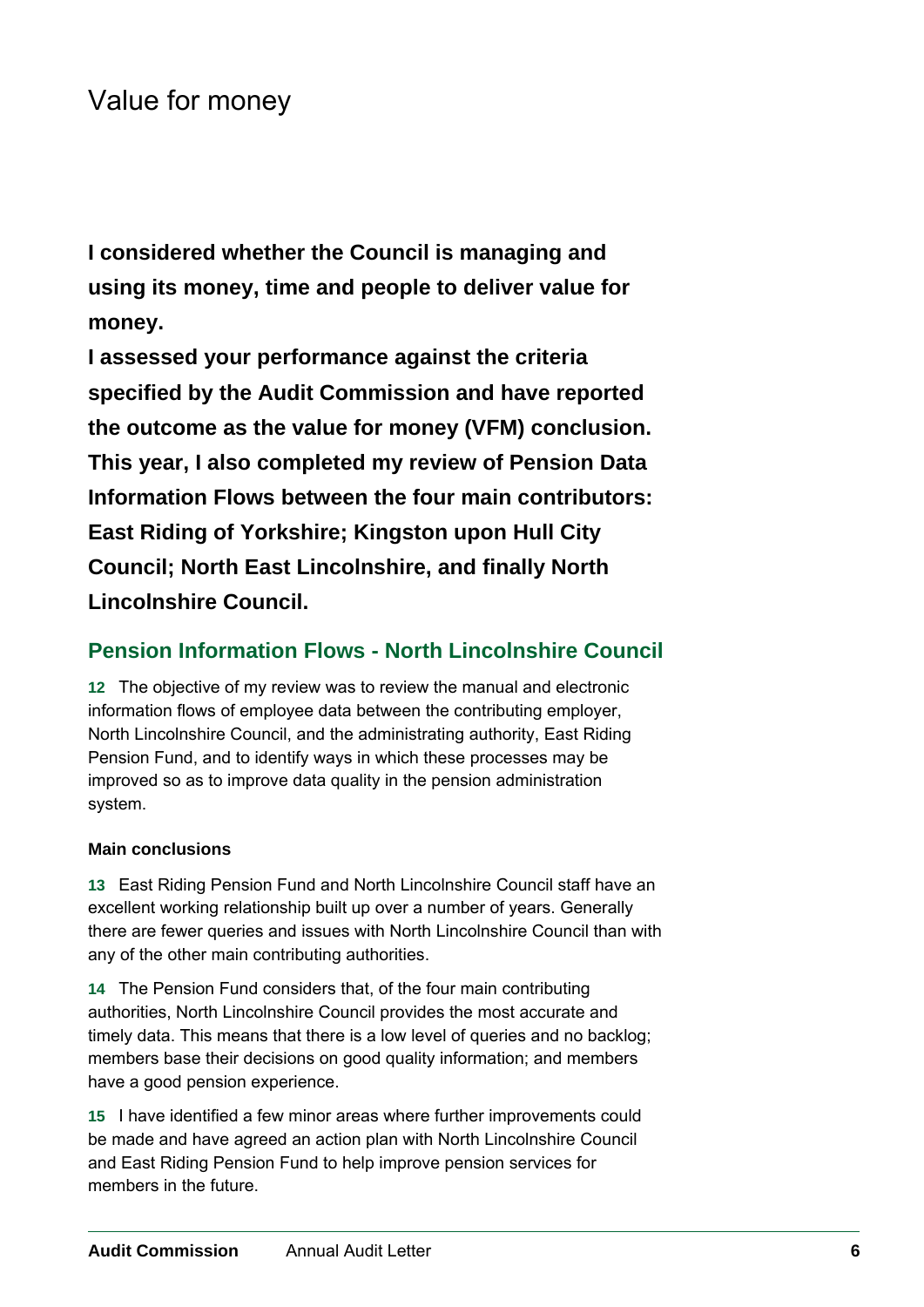### <span id="page-8-0"></span>**2009/10 use of resources assessments**

**16** At the end of May 2010 the Commission wrote to all chief executives to inform them that following a Government announcement, work on CAA would cease with immediate effect and the Commission would no longer issue scores for its use of resources assessments. I am, however, still required by the Code of Audit Practice to issue a value for money conclusion. I have been able to use the results of the use of resources work, in addition to other evidence obtained during the course of the audit to inform my conclusion.

### **VFM conclusion**

**17** I assessed your arrangements to achieve economy, efficiency and effectiveness in your use of money, time and people against criteria specified by the Audit Commission and my findings are summarised in the following table.

| <b>Criteria</b>                                   | <b>Adequate</b><br>arrangements? |
|---------------------------------------------------|----------------------------------|
| <b>Managing finances</b>                          |                                  |
| Planning for financial health                     | Yes                              |
| Understanding costs and achieving<br>efficiencies | Yes                              |
| <b>Financial reporting</b>                        | Yes                              |
| <b>Governing the business</b>                     |                                  |
| Commissioning and procurement                     | Yes                              |
| Use of information                                | Yes                              |
| Risk management and internal control              | Yes                              |
| Managing resources                                |                                  |
| <b>Natural resources</b>                          | <b>Yes</b>                       |
| Strategic asset management                        | Yes                              |
| Workforce                                         | Yes                              |

**18** I issued an unqualified conclusion stating that I was satisfied you made proper arrangements for securing economy, efficiency and effectiveness in your use of resources.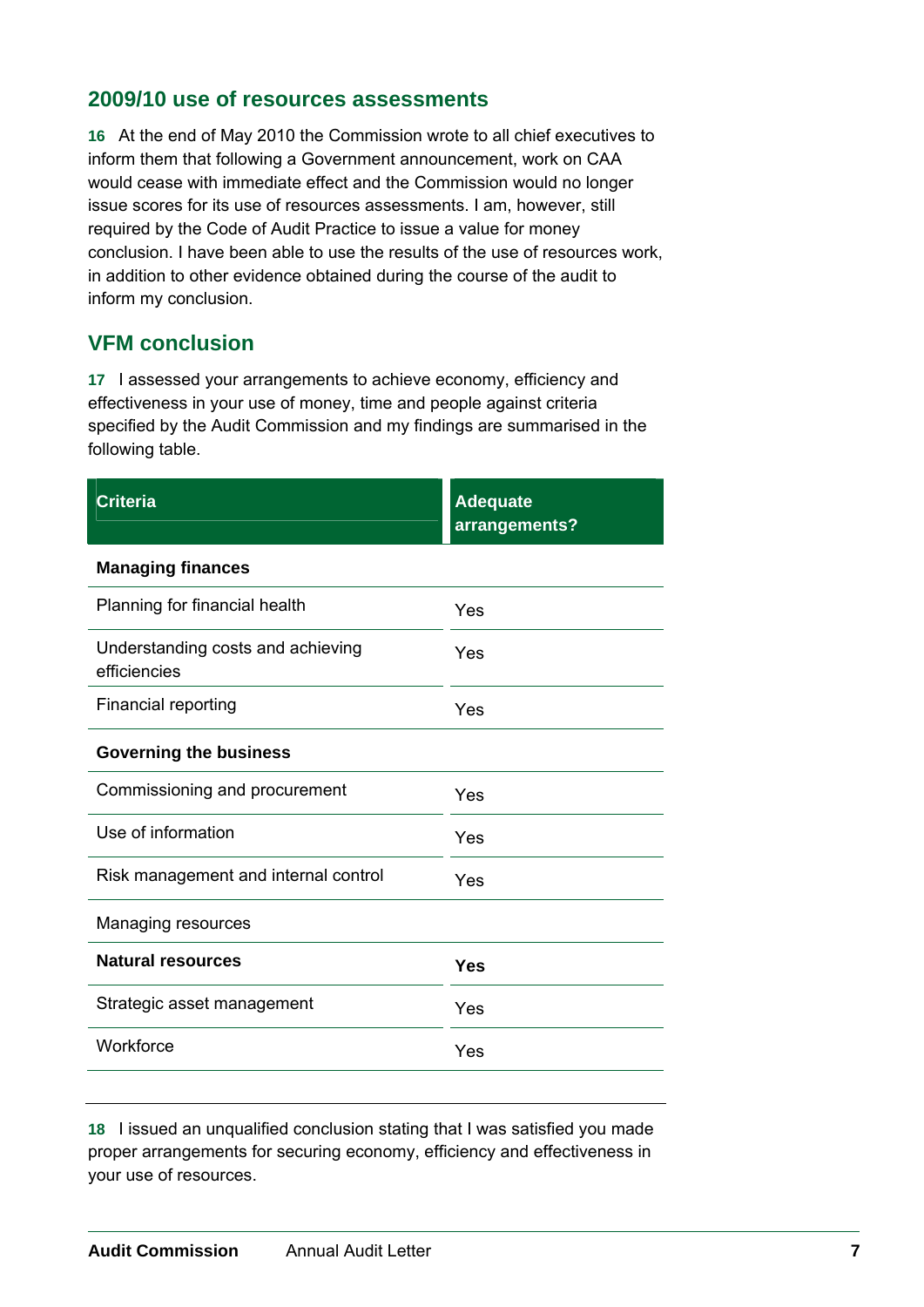<span id="page-9-0"></span>**19** Officers provided evidence to show that you had good arrangements in all areas with exceptionally good performance in asset management and workforce planning.

**20** Officers have undertaken a comprehensive review of your procurement arrangements and have substantially revised contract procedure rules and associated guidance to address a number of matters I raised earlier in the year relating to the recruitment of an Interim Communications Manager. I will take account of these new arrangements as part of my 2010/11 audit.

## **Approach to local value for money work from 2010/11**

**21** Given the scale of pressures facing public bodies in the current economic climate, the Audit Commission has been reviewing its work programme for 2010/11 onwards. This review has included discussions with key stakeholders of possible options for a new approach to local value for money (VFM) audit work. The Commission aims to introduce a new, more targeted and better value approach to our local VFM audit work.

**22** I will be basing my independent judgements on a reduced number of criteria, specified by the Commission, concentrating on:

- securing financial resilience; and
- prioritising resources within tighter budgets.

**23** I will determine a local programme of VFM audit work based on my audit risk assessment, informed by these criteria and my statutory responsibilities. I will no longer be required to provide an annual scored judgement relating to my local VFM audit work. Instead I will report the results of all my local VFM audit work and the key messages for the Council in my annual report to those charged with governance and in my annual audit letter.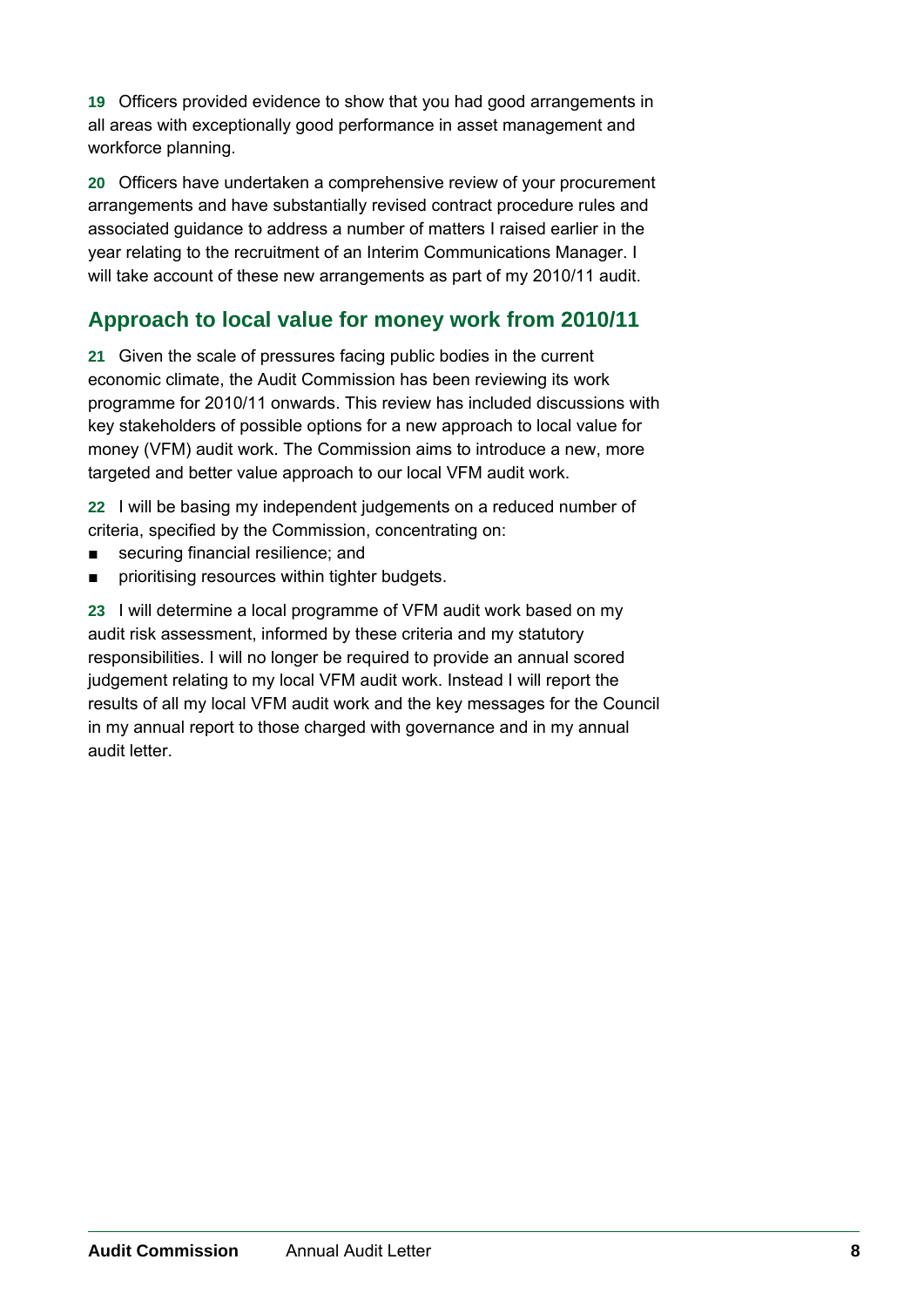# <span id="page-10-0"></span>Current and future challenges

### **Financial position**

**24** The Council has maintained a stable financial position in recent years with spending within budgets in 2009/10 and general reserves of £24.8 million, well above the planned level of £6.5 million.

**25** It is anticipated that the impact of the Government funding cuts over the next four years will be around 30 per cent in real terms. The three year Medium Term Financial Plan indicates that this means that the Council has to find approximately £25 million of savings in the next three years, without these savings having an adverse impact on the services provided. The Leader of the Council has announced plans to achieve at least a £7.5 million cut in base budgets for 2010/11 and currently action is being taken to meet this target.

**26** The Council strategy is to take early action to identify savings and build up an Efficiency Fund which will ease the burden of the cuts and allow reductions in revenue budgets to be introduced in a planned way. Work has started to assess the impact of the funding reductions in future years by developing a business transformation programme.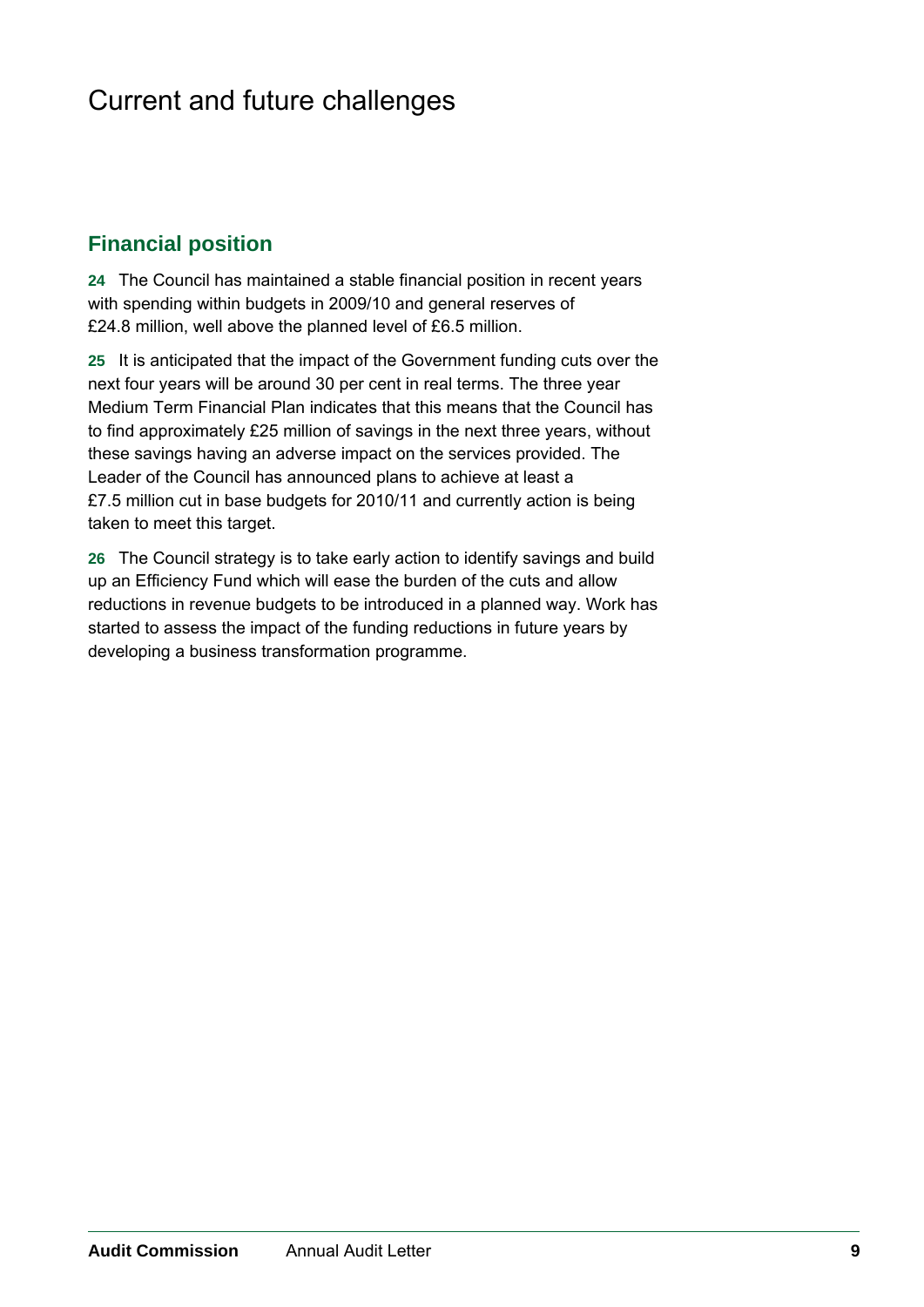# <span id="page-11-0"></span>National Fraud Initiative

**The Audit Commission has run the National Fraud Initiative (NFI) since 1996. The exercise matches electronic data within and between audited bodies in local government and Health to prevent and detect fraud and is carried out every two years.** 

**27** The NFI helped to trace £215 million in fraud, overpayments and errors in 2008/09. The figure for 2008/09 represents a 54 per cent increase on the figure of £140 million identified in 2006/07.

**28** In February 2009, the Audit Commission issued the most recent set of data matches to the Council. Locally savings generated from three frauds and four errors to date total £37,360. Your revenues staff are currently working through updated data to identify ineligible council tax single persons discount is likely to generate further savings.

**29** The 2010/11 NFI exercise will continue as planned with matches available from January 2011.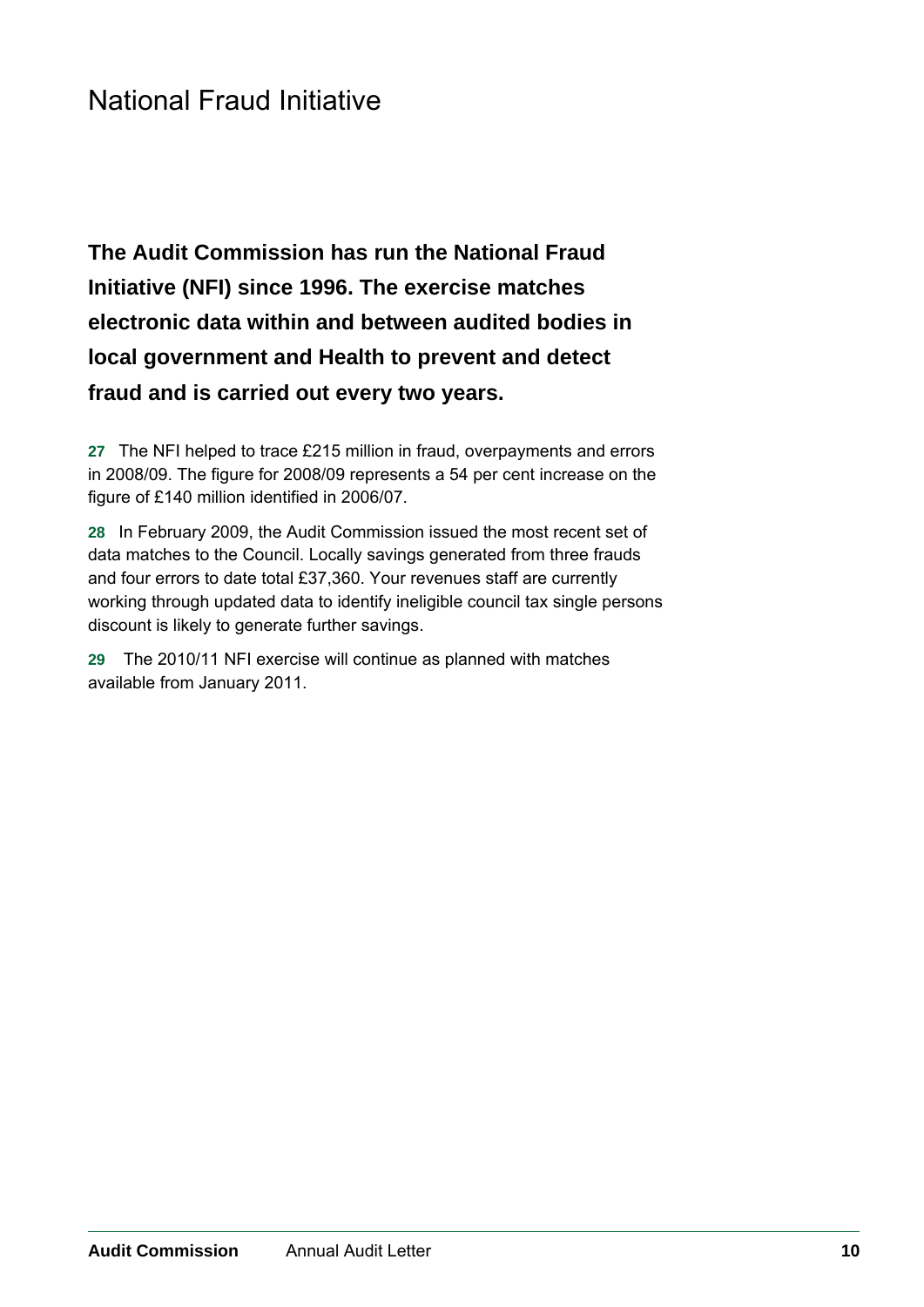# <span id="page-12-0"></span>Closing remarks

**30** I have discussed this letter with the Chief Executive and the Director of Finance. I will present this letter at the Audit Committee on 28 January 2011 and will provide copies to all board members.

**31** Full detailed findings, conclusions and recommendations in the areas covered by my audit were included in the reports I issued to the Council during the year.

| <b>Report</b>                                                | <b>Date issued</b> |
|--------------------------------------------------------------|--------------------|
| <b>Audit Fee Letter</b>                                      | April 2009         |
| 2008/09 Grants Report                                        | February 2010      |
| <b>Opinion Audit Plan</b>                                    | March 2010         |
| Pension Information Flows With North Lincolnshire<br>Council | August 2010        |
| <b>Annual Governance Report</b>                              | September 2010     |
| Annual Audit letter                                          | November 2010      |

**32** The Council has taken a positive and helpful approach to my audit. I wish to thank officers and members for the support and cooperation provided during the audit.

Mark Kirkham District Auditor November 2010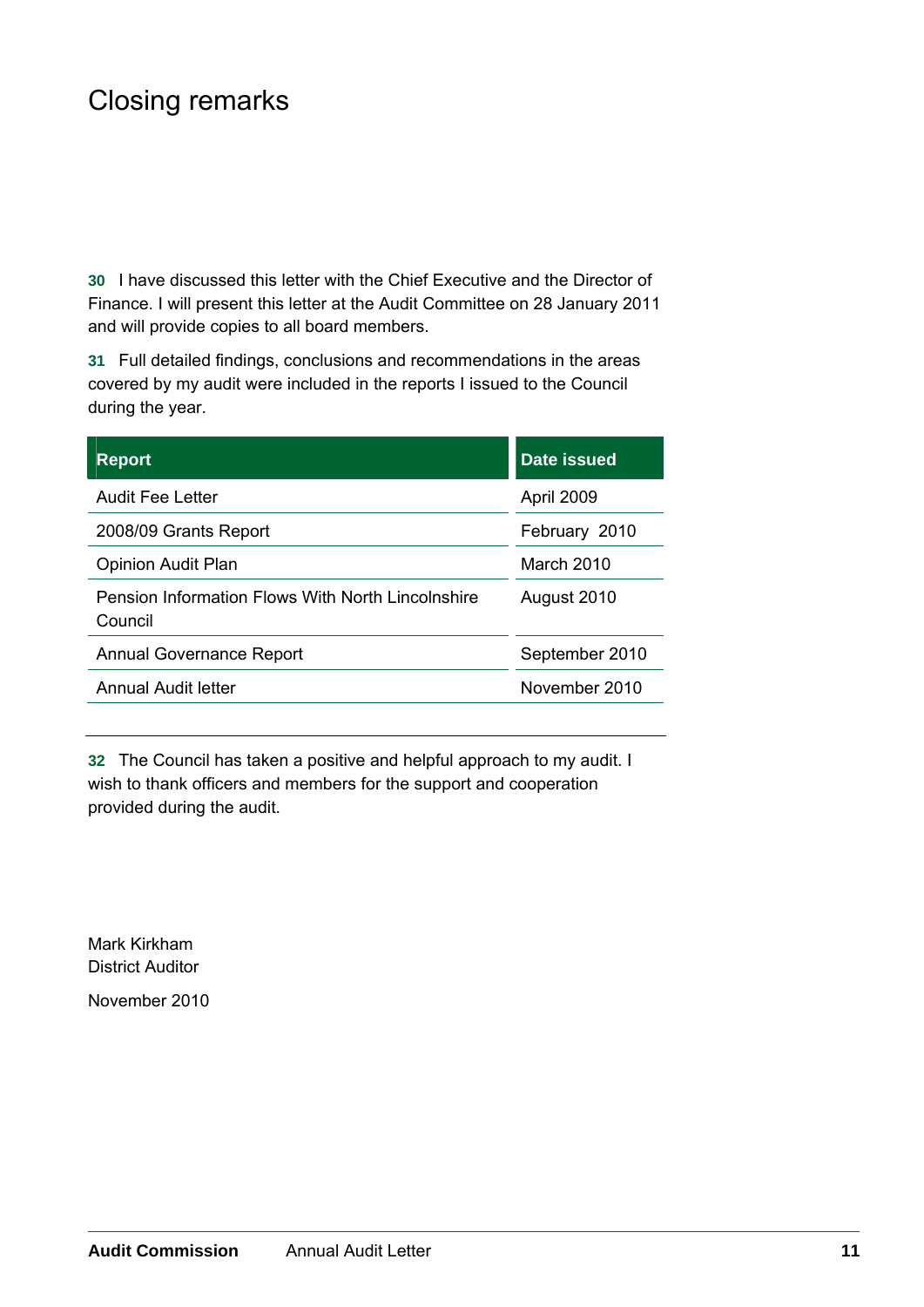# <span id="page-13-0"></span>Appendix 1 Audit fees

|                                                                                         | <b>Actual</b><br><b>Council</b><br>£ | <b>Actual</b><br><b>Pension Fund</b><br>£ |
|-----------------------------------------------------------------------------------------|--------------------------------------|-------------------------------------------|
| Financial statements and annual<br>governance statement                                 | 186,092                              | 46,985                                    |
| Value for money                                                                         | 109,038                              |                                           |
| Total audit fees                                                                        | £295,400                             | 46,985                                    |
| <b>Managing Performance</b>                                                             | 16,630                               |                                           |
| <b>Total fee</b>                                                                        | 312,030                              | 46,985                                    |
| Non-audit work - grants                                                                 | estimate<br>£75,000                  |                                           |
| Extraordinary Audit investigation -<br>Procurement of Interim Communications<br>Manager | £9,979                               |                                           |
| <b>Total</b>                                                                            | £397,009                             | 46,985                                    |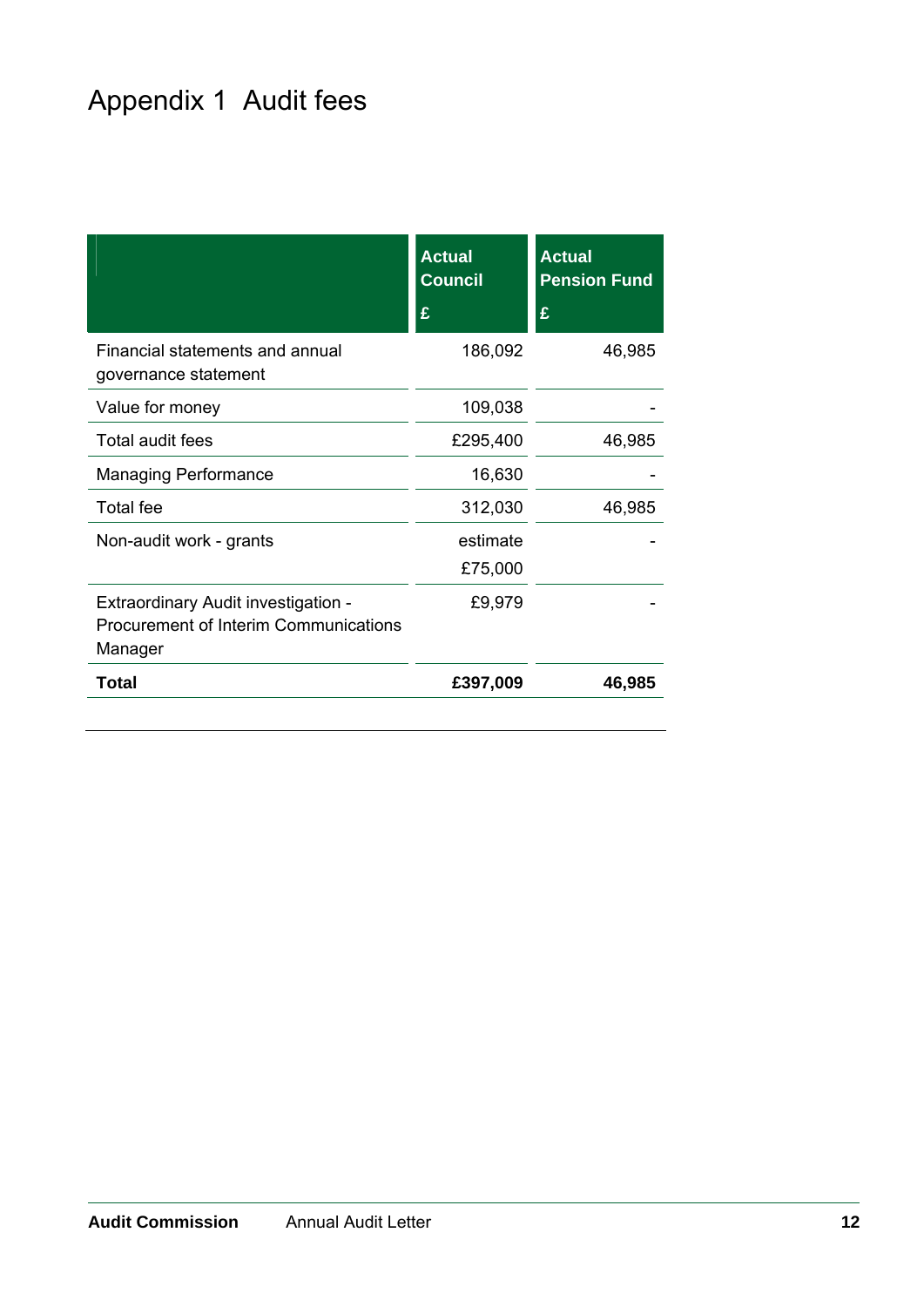# <span id="page-14-0"></span>Appendix 2 Glossary

#### **Annual governance statement**

Governance is about how local government bodies ensure that they are doing the right things, in the right way, for the right people, in a timely, inclusive, open, honest and accountable manner.

It comprises the systems and processes, cultures and values, by which local government bodies are directed and controlled and through which they account to, engage with and where appropriate, lead their communities.

The annual governance statement is a public report by the Council on the extent to which it complies with its own local governance code, including how it has monitored the effectiveness of its governance arrangements in the year, and on any planned changes in the coming period.

#### **Audit opinion**

On completion of the audit of the accounts, auditors must give their opinion on the financial statements, including:

- whether they give a true and fair view of the financial position of the audited body and its spending and income for the year in question;
- whether they have been prepared properly, following the relevant accounting rules; and
- for local probation boards and trusts, on the regularity of their spending and income.

#### **Financial statements**

The annual accounts and accompanying notes.

#### **Unqualified**

The auditor does not have any reservations.

#### **Value for money conclusion**

The auditor's conclusion on whether the audited body has put in place proper arrangements for securing economy, efficiency and effectiveness in its use of money, people and time.